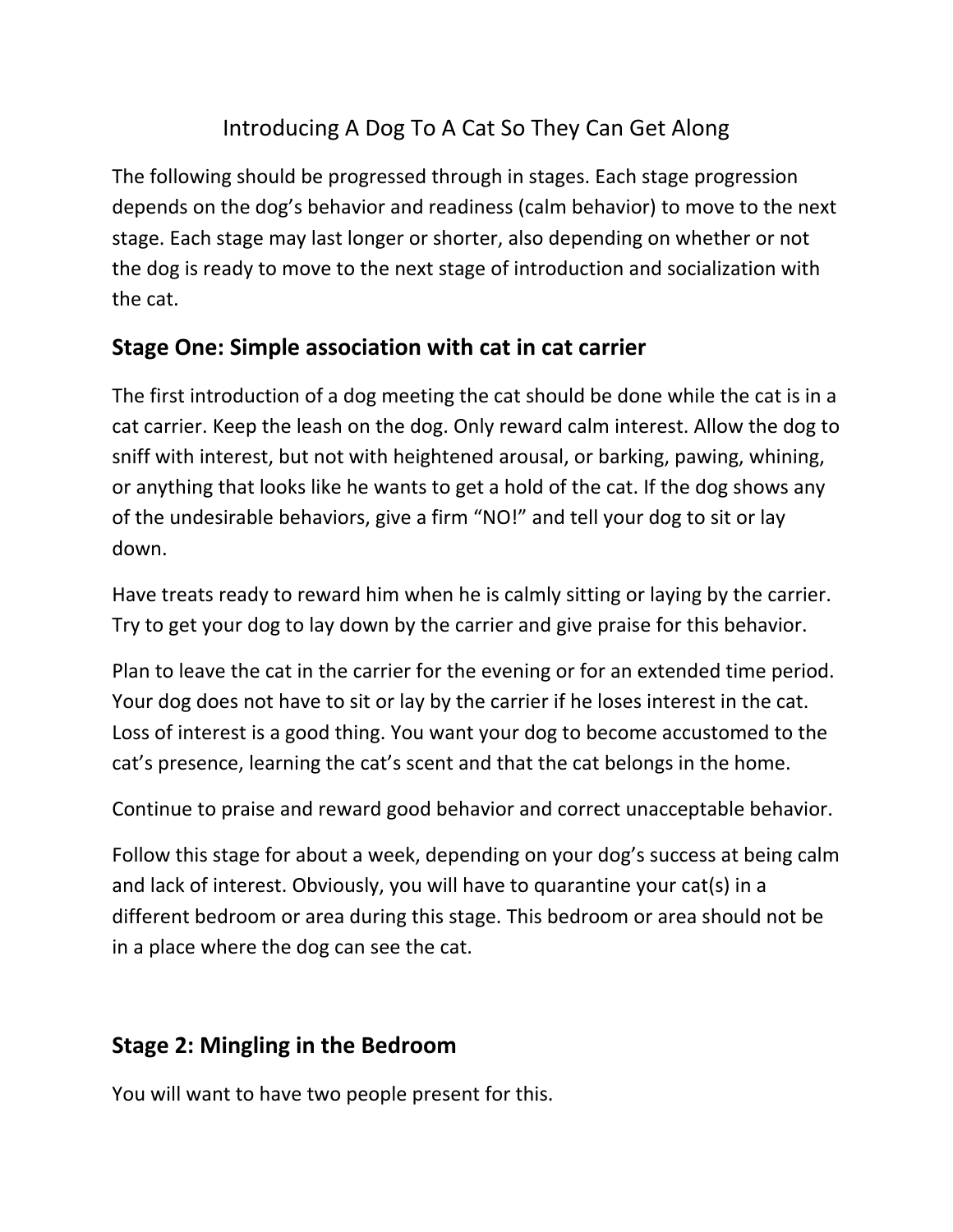Bring the dog into the bedroom and keep the door shut so the animals cannot run away. Keep the leash on the dog so that you can grab it if needed. The cat should have a cat tower or something the she can climb up onto to retreat to when she gets too scared.

Again, continue with praise and corrections where needed.

Have one person keep hold of the leash while keeping the leash loose and relaxed. The loose leash communicates to the dog that everything is ok. Be ready to give a firm leash correction or to pull back if needed, but try not to tug or keep the leash tightly pulled while the dog is just sniffing.

The other person should hold the cat. Allow the dog to sniff with calm interest. This might require many corrections, and or getting the dog to sit or lay down. Firmly tell the dog "Gentle" if he pushes forward too forcefully. You might also have to give leash corrections along with verbal corrections. The sniffing can last for only several minutes or more depending on both the dog and the cat.

Allow the cat to go to her cat tower or high place. Keep a watch on the dog to continue appropriate verbal and leash corrections. You can also give treats as rewards.

Plan to stay in the room doing something like working on the computer or anything just to spend at the minimum of 30 minutes at a time for each socialization.

This stage make take you a week to two weeks of doing this daily, depending upon the length of time for each session and the progress made with the dog being calm and losing interest.

Move to the next stage when your dog is able to sit in the room and not want to chase when the cat moves around in the room. Calm interest with alert ears are fine, but not fixated interest where the dog looks like he will lunge.

## **Stage 3: Mingling in the living room**